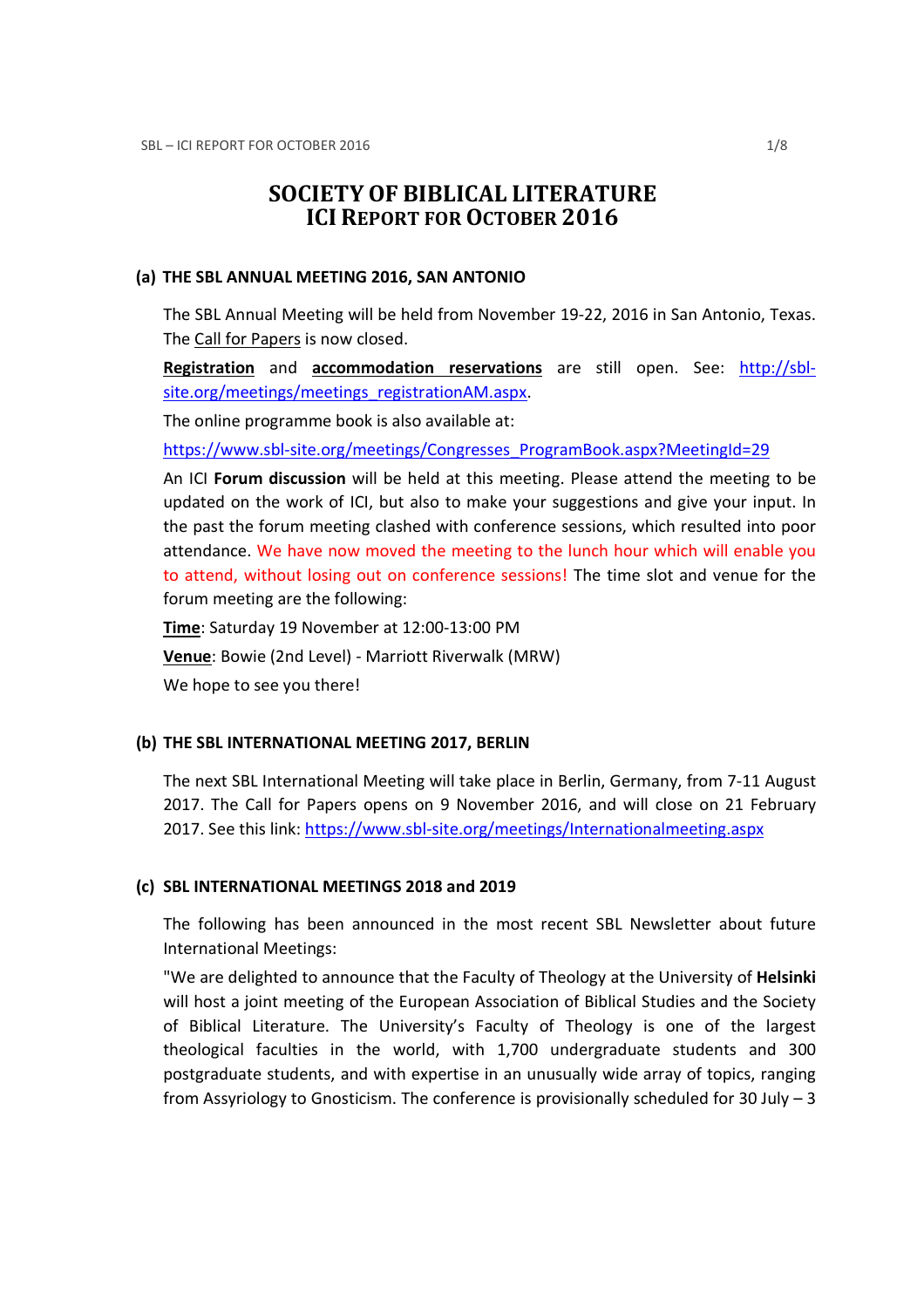August 2018. Many thanks to Dr. Ismo Dunderberg, Dean of the Faculty of Theology, and Dr. Outi Lehtipuu, University Lecturer at the University of Helsinki, for their support. SBL is also pleased to announce that the 2019 International Meeting will be held at the United Theological College in Bangalore, India—the first SBL meeting in India—from July 22nd to the 26th. The United Theological College is a premier theological institution in South Asia with a rich legacy of commitment to interfaith dialogue and social justice. SBL thanks Dr. John Samuel Raj, the current Principal of United Theological College, Dr. Chilukuri Vasantha Rao, Principal-elect, and Dr. David Joy, UTC's Faculty Representative, for their willingness to host this historic meeting. Special thanks also to Dr. Raj Nadella, Columbia Theological Seminary, for his key role in this partnership."

## (d) PUBLICATION IN ANCIENT NEAR EAST MONOGRAPHS (ANEM) / MONOGRAFIAS SOBRE EL ANTIGUO CERCANO ORIENTE (MACO)

ANEM/MACO is a series that was established by the SBL at the request of the International Cooperation Initiative (ICI), and which is co-edited by Alan Lenzi and Juan Tebes. The series publishes volumes on the Ancient Near East (including ancient Israel) electronically and makes them freely available for download. (Paperback and hardback versions of the volumes are available too, for a reasonable price.) Any work published in ANEM/MACO is freely available in electronic version to anyone in perpetuity. To view the volumes published in the series, please go to http://www.sblsite.org/publications/Books\_ANEmonographs.aspx

The latest volume in ANEM/MACO is:

#### **Mapping Judah's Fate in Ezekiel's Oracles against the Nations**

#### By Lydia Lee

Ezekiel 25–32 contains some of the most virulent speeches directed against Judah's neighboring nations. Some scholars emphasize that the destruction of the nations in chapters 25–32 signals the upcoming salvation of God's people. Other scholars presuppose that the nations are judged by a separate moral standard and render the judgment executed upon the nations irrelevant to that upon Judah. In this study, Lydia Lee postulates a third way to perceive the rhetorical roles of the nations in Ezekiel 25– 32. Unraveling the intricate connections between the oracles against the nations and those against Judah, Lee argues that Ezekiel 25–32 contains a daring message of judgment against not only the foreign nations but also Judah's land, temple, and nation. Lee places Ezekiel 25–32 in a broader context, considering how samples of its early reception within the prophetic book affirm or transform the bleak message about the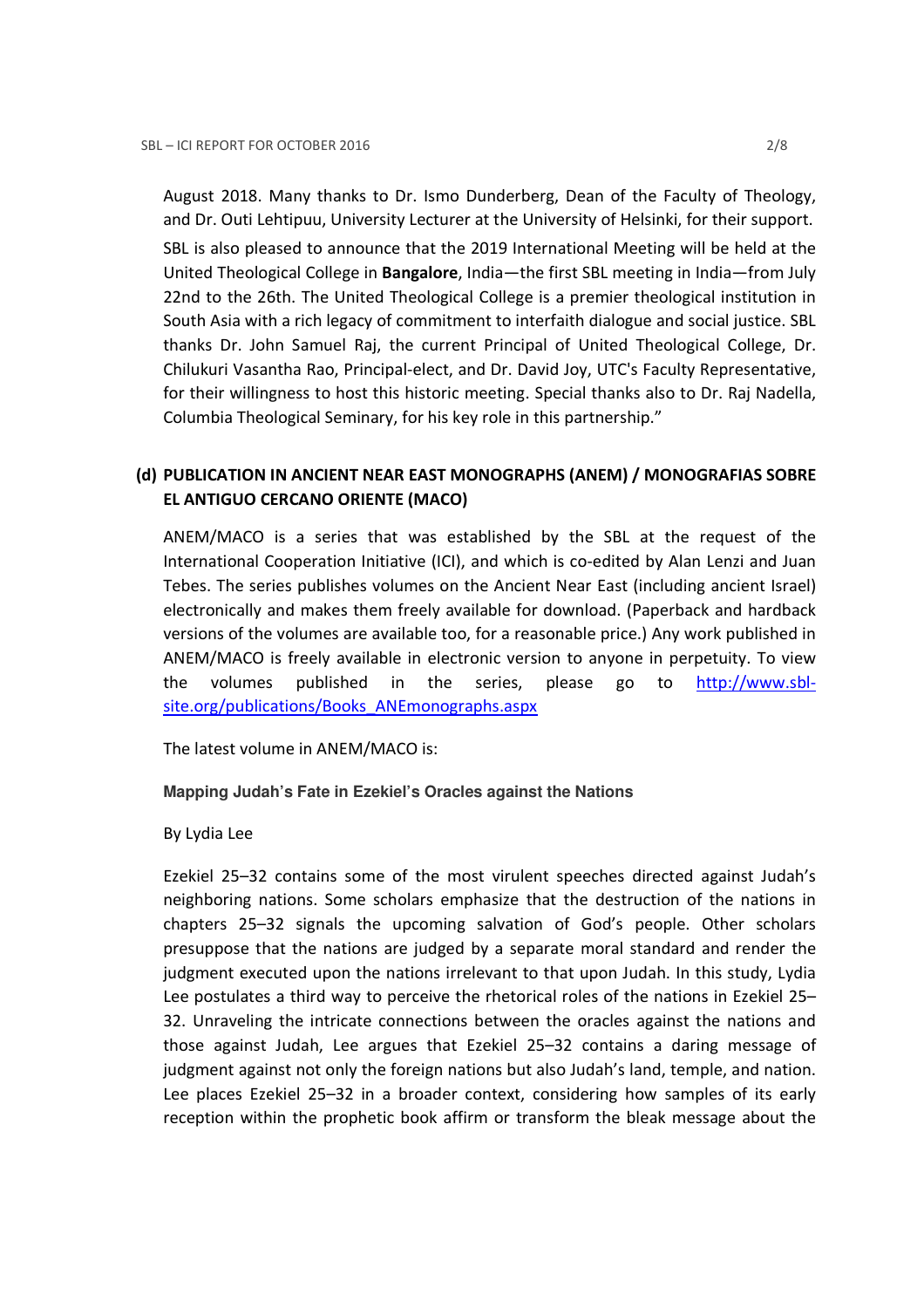oblique judgment for the house of Judah. For scholars interested in Ezekiel or the oracles against the nations, this study will offer a new way of thinking about the corpus concerning foreign nations.

To download the book for free, paste the following link into your browser: https://www.sbl-site.org/assets/pdfs/pubs/9780884141808\_OA.pdf

### (e) PUBLICATION IN INTERNATIONAL VOICES IN BIBLICAL STUDIES (IVBS)

IVBS is a series that was established by the SBL at the request of the International Cooperation Initiative (ICI), and which is co-edited by Monica Melanchthon and Jione Havea. IVBS encourages in particular submissions from scholars in the present seven international regions for which it has editorial boards: Africa, Central and Eastern Europe, Latin America, Middle East-South Asia, Northeast Asia, Pacific, and Southeast Asia. Interregional collaborations are also welcome. IVBS publishes works in English and in any other language for which its editors can find qualified peer reviewers. Any work published in IVBS is freely available to anyone in perpetuity. The series publishes work generally in the area of reception history and criticism. The scope is not limited to any particular biblical text or historical timeframe. The works will mainly be published in English and, wherever possible, also in primary languages of authors. For more information please go to http://ivbs.sbl-site.org/home.aspx. If you would consider publishing your work in this series, feel free to contact one of the two general editors, Monica Melanchthon or Jione Havea.

The latest volume in IVBS is:

### Reading Ruth in Asia

Edited by Jione Havea and Peter Lau

This monograph contains readings of texts and themes from the Book of Ruth by scholars from Asia. There is a strong mix of postcolonial and contextual flavors in the essays, which together give readers a taste of Biblical Criticism in Asia. Special attention is given to the literary, cultural, gender and minoritized subjects in the Book of Ruth.

To download the book for free, paste the following link into your browser: http://ivbs.sbl-site.org/uploads/9780884141006\_OA.pdf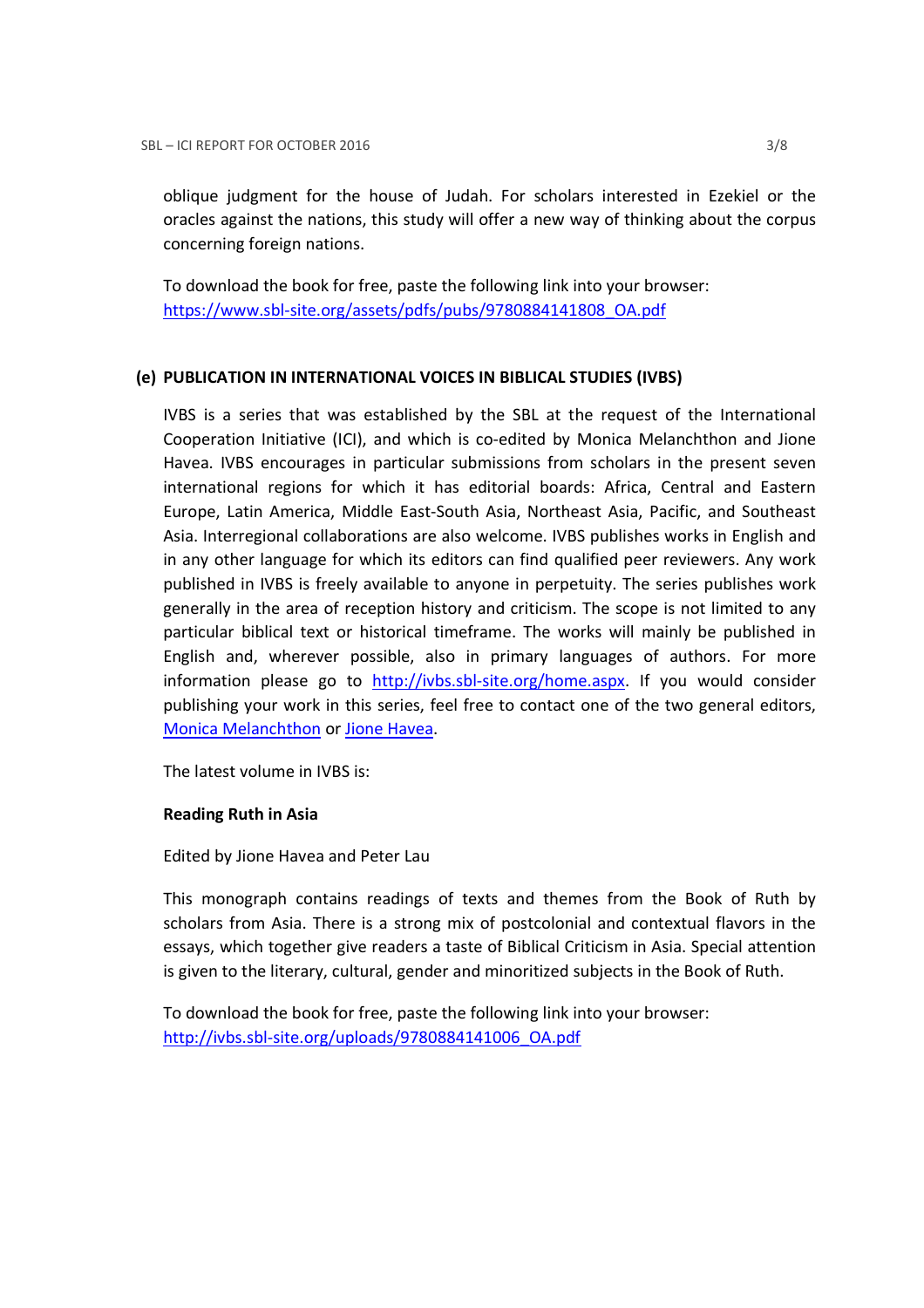### (f) PUBLICATIONS: ONLINE BOOKS – NEW BOOKS ADDED

(For the full list, please go to http://www.sbl-site.org/publications/Books\_ICIbooks.aspx)

## The Qumran Paradigm: A Critical Evaluation of Some Foundational Hypotheses in the Construction of the Qumran Sect

by Gwynned de Looijer, 2015, EJL 43

Gwynned de Looijer reexamines the key hypotheses that have driven scholars' understandings of the Dead Sea Scrolls, the archaeological site of Khirbet Qumran, and the textual descriptions of the Essenes. She demonstrates that foundational hypotheses regarding a sect at Qumran have heavily influenced the way the texts found in the surrounding caves are interpreted. De Looijer's approach abandon's those assumptions to illustrate that the Dead Sea Scrolls reflect a wider range of backgrounds reflecting the many diverse forms of Judaism that existed in the Second Temple period.

#### Royal Apologetic in the Ancient Near East

by Andrew Knapp, 2015, WAWSup 4

Andrew Knapp applies modern genre theory to seven ancient Near Eastern royal apologies that served to defend the legitimacy of kings who came to power under irregular circumstances. Knapp examines texts and inscriptions related to Telipinu, Hattusili III, David, Solomon, Hazael, Esarhaddon, and Nabonidus to identify transhistorical common issues that unite each discourse.

#### Exploring Philemon: Freedom, Brotherhood, and Partnership in the New Society

by Roy R. Jeal, 2015, RRA 2

Exploring Philemon shows how this letter entered the world of the ancient Mediterranean and the early church with a dramatic and powerful rhetorical force by analyzing the range of textures interwoven with each other to produce a profound effect on an early Christian (Philemon) and on the church that met in his home. It demonstrates that many striking and subtle features work together to present a rhetorical argument that the new Christian society must be one of freedom, brotherhood, and partnership not just for the powerful, but for all.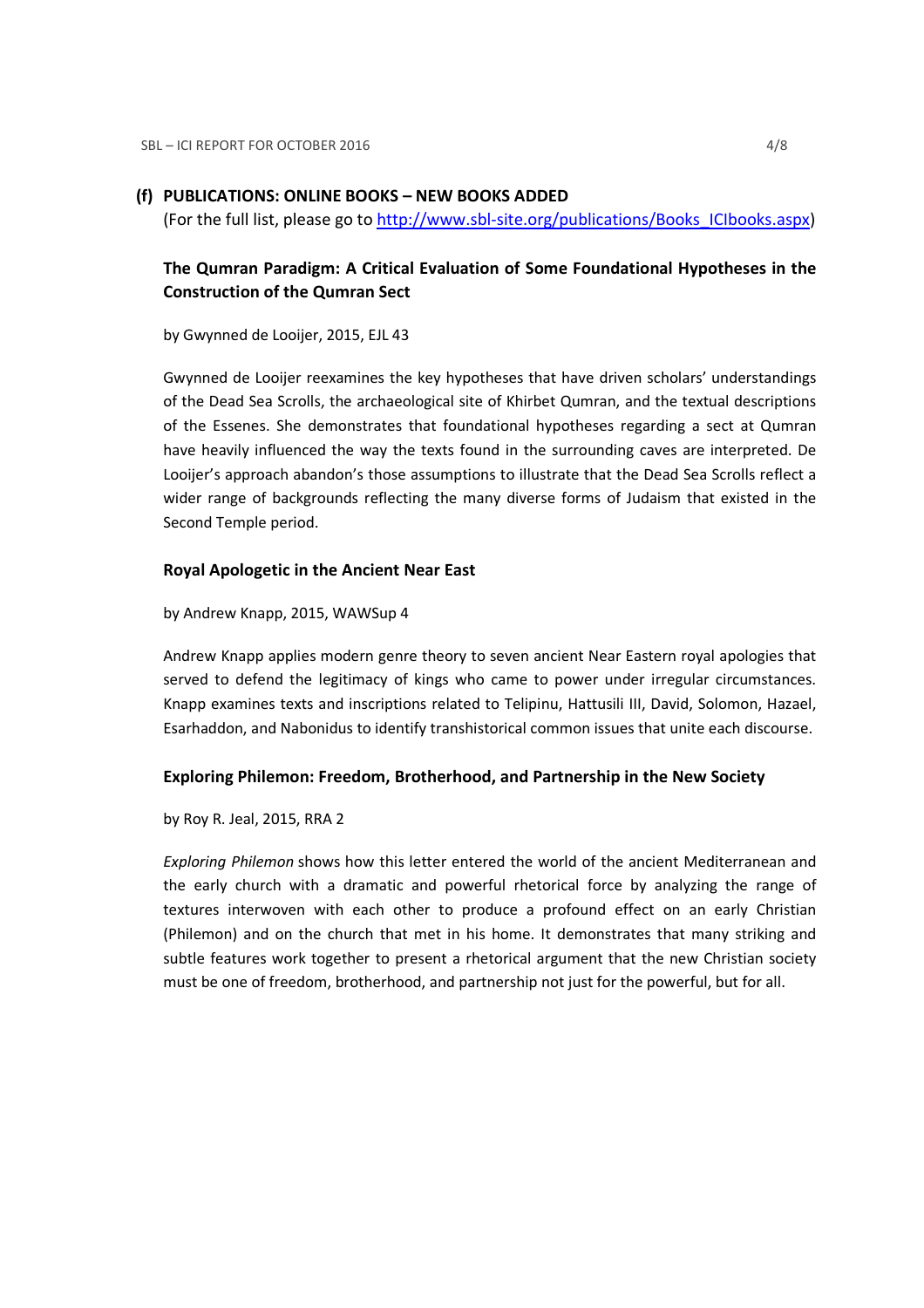## Evagrius's Kephalaia Gnostica: A New Translation of the Unreformed Text from the Syriac

Ilaria L. E. Ramelli, 2015, WGRW 38

Evagrius exerted a striking impact on the development of spirituality, of Origenism, and of the spiritual interpretation of the Bible in Greek, Syriac, and Latin Christianity. This English translation of the most complete Syriac version of Kephalaia Gnostika makes Evagrius Ponticus's thoughts concerning reality, God, protology, eschatology, anthropology, and allegorical exegesis of Scripture widely available.

### EXCITING NEW DEVELOPMENT: Other Publishers' Resources and Resources in Spanish

Oxford University Press offers free and reduced rate access to dozens of countries. Learn more on their website.

We are also very excited to announce that we have managed – through the facilitation of one of our ICI executive members (Juan Manuel Tebes) – to include some Spanish publications in our initiative. We thank the Instituto Multidisciplinario de Historia y Ciencias Humanas who is willing to make some direct links to free Spanish publications available on the ICI book repository page. See the following *link*. Links are available there to the following books (in Spanish):

- Excavation reports of Tell el-Ghaba (Egypt)
- Study of Stela of Gebel Barkal (Egypt)
- Proceedings I institute worshop (includes articles on ANE)
- Proceedings II institute worshop (includes articles on ANE)
- Proceedings III institute worshop (includes articles on ANE)

There is also a link to the following Spanish journal:

• Journal of Egyptological Studies

### (g) ICI TEACHING COLLABORATION PROGRAM

In order to facilitate the exchange of scholars and institutions in biblical studies across the globe, a teaching collaboration program is run by the ICI. The facility consists of lists of scholars and institutions interested in exchanges that are made available on the SBL website. See: http://sbl-site.org/educational/ICITeaching.aspx. If you or your institution is interested in such collaboration, please visit the site and enroll yourself in these lists. For more information, contact Tim Langille.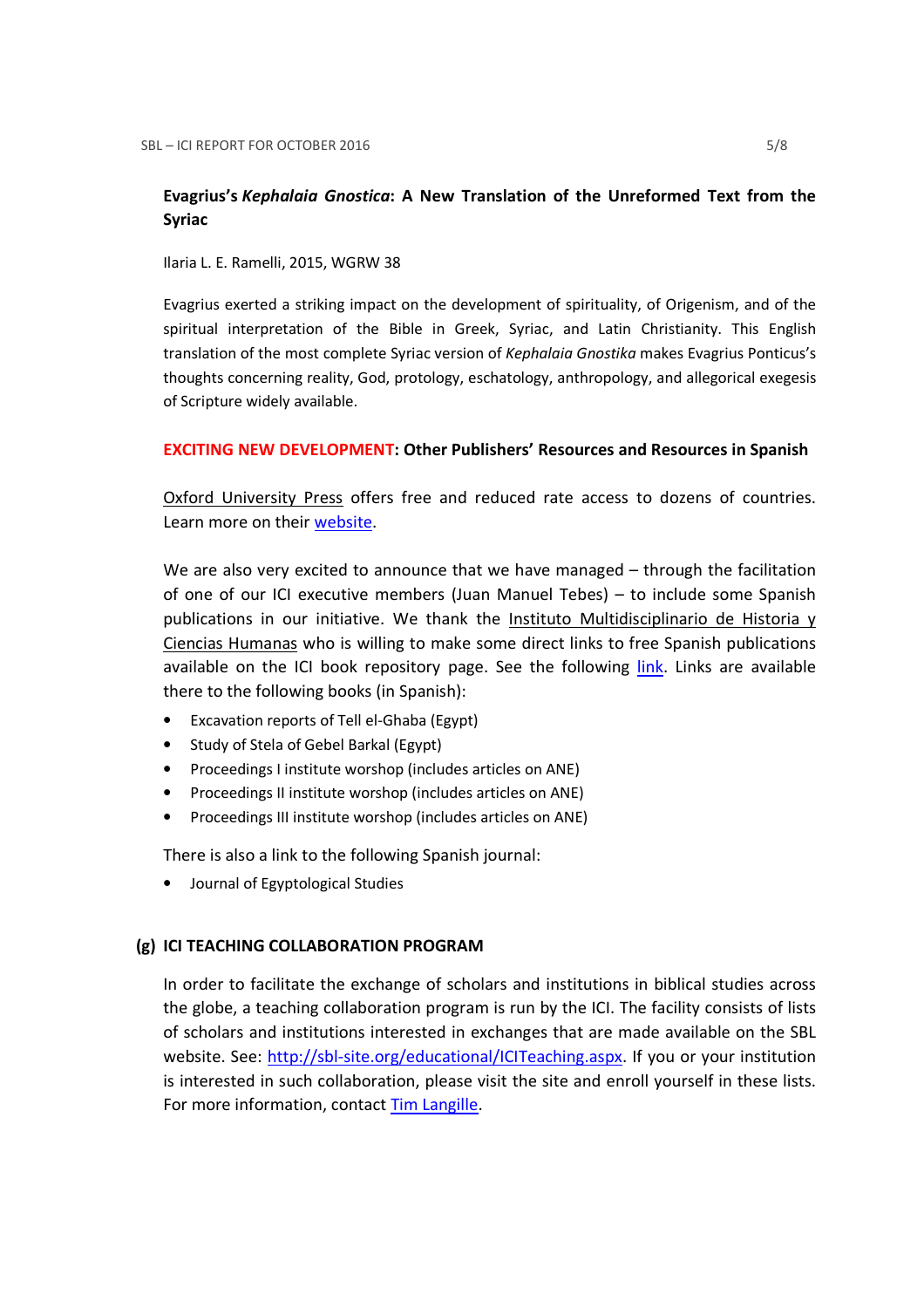### (h) JOURNAL OF BIBLICAL LITERATURE (JBL) ARCHIVE

Take note that an archive with JBL articles from volume 122.1 of 2003 through volume 130.1 of 2011 is available online to people accessing the SBL website from any ICI country. See http://www.sbl-site.org/publications/ICI\_JBLarchive.aspx. All articles in those volumes can be downloaded for free!

### (i) THE SBL WEBSITE

The SBL website (on the SBL Press page) has a facility where one can search the full text of all SBL books! For this very convenient tool, see: http://sbl-site.org/publications/default.aspx

For searching reviews of a vast number of academic publications, see the website of Review of Biblical Literature (RBL) at (you have to log in with your membership number): http://www.bookreviews.org/

### (j) EVENTS

The SBL maintains a significant list of events taking place anywhere in the globe. For the full list please go to http://www.sbl-site.org/meetings/events.aspx

A selection of events is listed below—mainly those taking place in ICI regions. Please provide information on conferences in your region, including calls for papers, to Sharon Johnson at sharon.johnson@sbl-site.org.

### November 18, 2016

### Voices of Israel: Isaiah and Micah

A biblical studies conference jointly sponsored by St. Edward's University and the Katholischen Universität Eichstätt-Ingolstadt will be held at the St. Edward's campus in Austin. The conference will focus on the books of Isaiah (1-39) and Micah to examine issues in the religious life of ancient Israel and specifically Judah in the eighth century. A key issue across the papers will be the relationship between Isaiah and Micah, both literarily and historically. Invited speakers and respondents include Richard Bautch (Austin), Joachim Eck (Eichstätt-Ingolstadt), Michael Floyd (Austin), Christopher B. Hays (Pasadena), J. Todd Hibbard (Detroit), Ndikho Mtshiselwa (Pretoria), James Nogalski (Waco) and Burkard Zapff (Eichstätt-Ingolstadt).

There will be a concurrent exhibit of art by Jenn Hassin that allows conference participants to engage questions that arise in biblical text from another perspective, that of the creative arts. Ms. Hassin is renown for a style of art that features rolled paper. During the luncheon portion of the conference, Ms. Hassin will speak about her work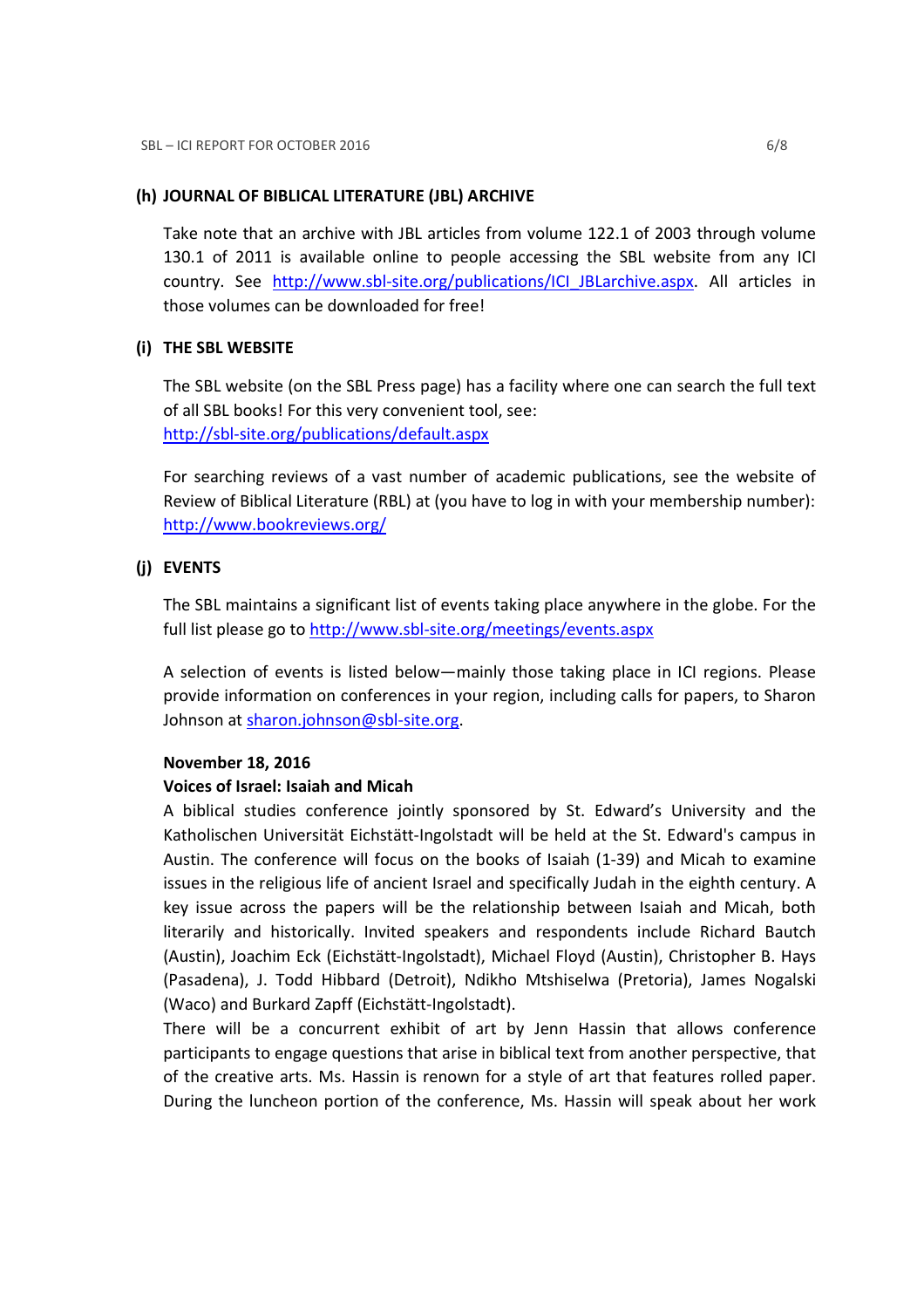and her experiences creating art inspired by accounts from Israel as well as her own experiences there.

The Austin conference is one hour by car from the SBL Annual Meeting in San Antonio, which begins the next day.

See more at: https://www.sbl-site.org/meetings/events.aspx#sthash.AeouBaY0.dpuf

November 19-22, 2016 2016 SBL Annual Meeting San Antonio, Texas https://www.sbl-site.org/meetings/Annualmeeting.aspx

August 7-11, 2016 2017 SBL International Meeting Berlin, Germany https://www.sbl-site.org/meetings/Internationalmeeting.aspx

November 18-21, 2017 2017 SBL Annual Meeting Boston, Massachusetts https://www.sbl-site.org/meetings/Annualmeeting.aspx

#### (k) SBL EDUCATIONAL RESOURCES FREELY AVAILABLE

There are links to numerous educational resources on the SBL website. The following are freely available: (i) Resources on Teaching the Bible; (ii) Freely downloadable Hebrew, Greek and Transliteration fonts (amongst others); (iii) Resources on Bible translations and commentaries; and (iv) Research tool resources.

See http://sbl-site.org/educational/default.aspx

Also remember to check the newly-developed **Bible Odyssey** online portal. See www.bibleodyssey.org. This portal offers wonderful educational resources, but also resources for broader popular audiences. Use this site to popularize our academic studies in faith communities!

Any topics you would like to see Bible Odyssey address? Just send a message to: bow@sbl-site.org

#### (l) PLEASE PASS ON THE INFORMATION

Please share this newsletter with your colleagues and students and become a liaison for your institution and SBL. (Please contact our liaison officer, Tim Langille, if you would like to assist as contact person in your region.) Your advocacy for ICI strengthens biblical